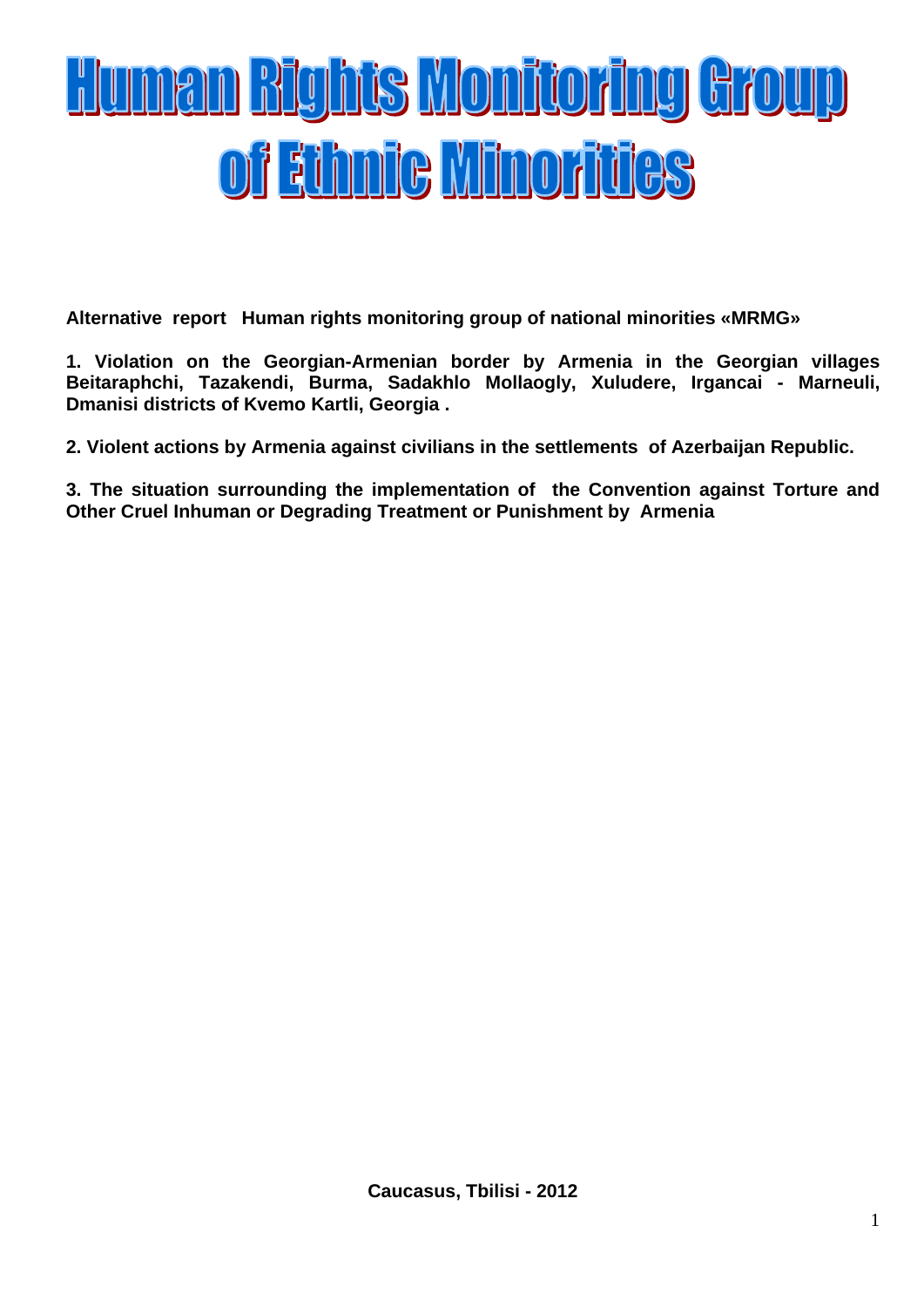# **Violation on the Georgian-Armenian border by Armenia in the Georgian villages Beitaraphchi, Tazakendi, Burma, Sadakhlo Mollaogly, Xuludere, Irgancai - Marneuli, Dmanisi districts of Kvemo Kartli, Georgia.**

1.The residential settlements of Beitaraphchi, Tazakendi, Burma, Sadakhlo, Molaoghli, Xuludere and Irgancay are located on the Georgian-Armenian border. These residential settlements are quite close to the border: the border is only several meters to several hundred meters away, while in the case of Irqancay – several kilometres. The border in this area is rather wavy and sometimes it goes deep into Armenia. Local residents are all citizens of Georgia and represent an Azerbaijani ethnic minority of Georgia's Kvemo Kartli Region.

2.The Advisory Committee of the Council of Europe on the Framework Convention for the protection of national minorities has received information from reliable sources that these people have become victims of violence, their land and other property was taken over and livestock stolen. There are also reports on people disappearing. This is said to be done by people living on the other side of the border, in a region where boundaries are not always clearly marked. People interviewed by representatives of the Advisory Committee has stressed that Georgian law-enforcement bodies do not intervene in such cases and that victims remain unprotected and vulnerable.

3. Residents of Beitaraphchi, Tazakendi, Burma, Sadakhlo, Molaoghli, Xuludere and Irgancai settlements believe that with the connivance of Georgian authorities they, as an ethnic minority living on the territory of Georgia in areas bordering on Armenia, are subjected to the policy of discrimination on the part of Armenian authorities. Their rights and freedoms are being breached and they are gradually being squeezed out of their native homes in contravention of the Framework Convention.

4. MRMG believes that Armenian authorities have no intention of building an atmosphere of tolerance and dialogue with Georgian residential settlements bordering on Armenia and settled by national minorities. Instead, they are conducting a consistent policy of squeezing-out.

5.Georgian citizens living in Beitaraphchi, Tazakendi, Burma, Sadakhlo, Molaoghli, Xuludere and Irgancai settlements consider that they are not guaranteed security. They are afraid that Armenian servicemen may use arms against them at any time. Therefore, they have no confidence in the future.

#### Facts for 2005-2010

#### **Burma village, June 2009**

6. Applicants Bakir Mammadov and Zakir Mammadov indicate that Armenian authorities are oppressing them and accusing them of wrongdoing they did not commit. The applicants point to a lack of assistance from Georgian authorities and accuse the Armenian authorities of falsification and provocation aimed at compelling the local population to abandon their homes.

Commentary: an application was sent to the Georgian Ombudsman's Office and local authorities of Georgia. There is no reaction.

#### **Tazakendi village, June 2009**

7. Applicant Vaqif Naibov and his family. Armenian border troops and a policeman have conducted unlawful searches in his house four times. The house is on Georgian territory and the Armenians had no legal right to do that. No documents from judicial institutions of Georgia or Armenia were provided. Vaqif Naibov believes that such unwarranted searches are intended to create an atmosphere of fear and absence of a future in this area, to put pressure on the ethnic Azerbaijani population of Georgia's borderline villages.

Commentary: an application was sent to the Georgian Ombudsman's Office and local authorities of Georgia. There is no reaction.

#### **Tazakendi village, August 2007**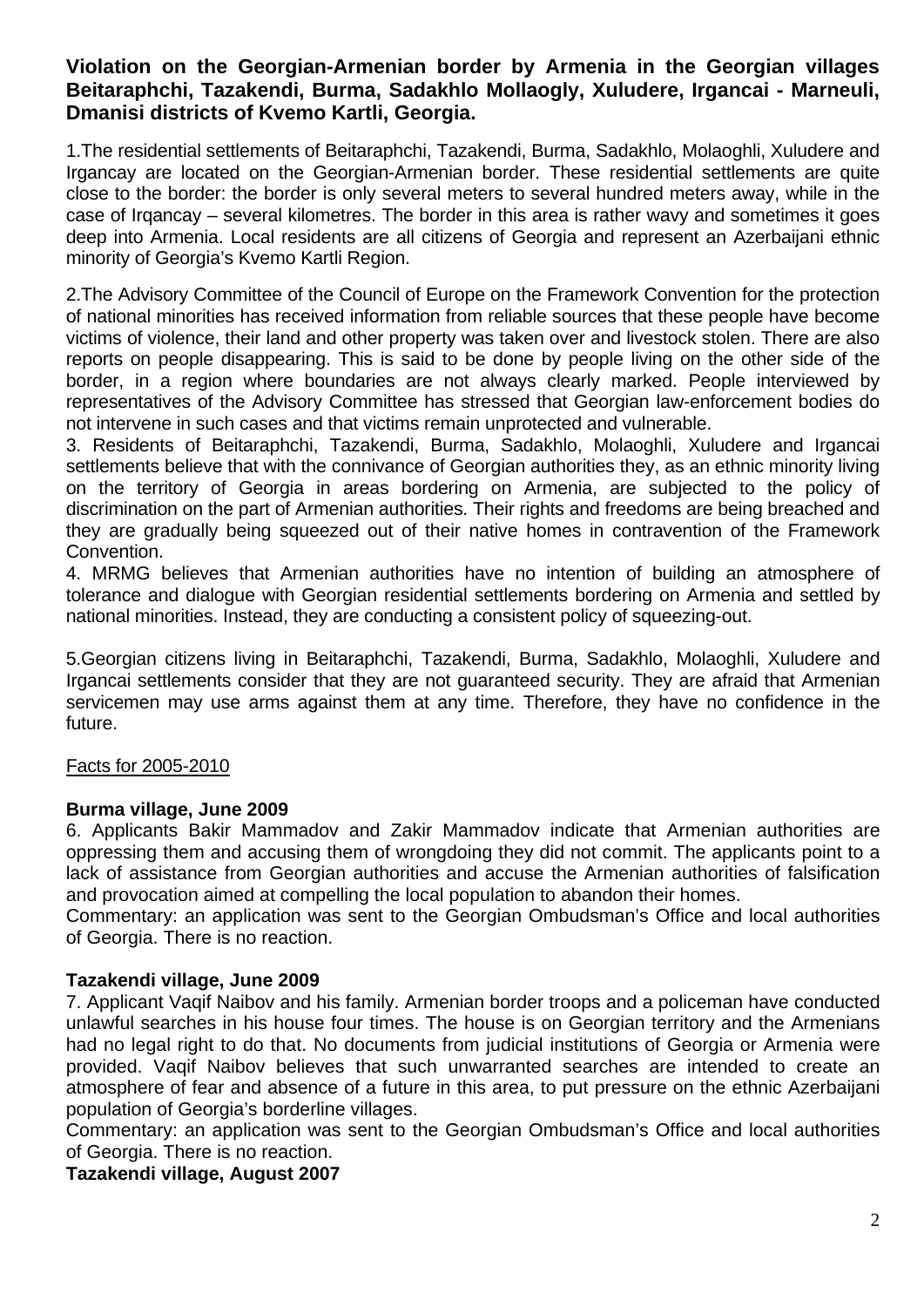8. The illegal movement of the Georgian-Armenian border into Georgian territory by the Armenian armed forces has led to the announcement of three houses in the Tazakendi village, owned by Georgian citizens Ahmad Ismayilov, Zakir Rustam oglu Mammadov and Kamal Kamandar oglu Ismayilov as Armenian territory and the demand by the Armenian military that the houses be vacated. This is happening in a unilateral manner without any intervention on the part of Georgian authorities.

# **Tazakendi village, April 2007**

9. Applicant Mahammad Huseynov was subjected to arbitrary treatment on the part of Armenian border troops in the Tazakendi village in the vicinity of Sadakhlo. The Armenians seized his cattle and arrested him although he is a citizen of Georgia. He and his cattle were released on the same day, but 12 sheep were retained. Mahammad Huseynov has applied to law-enforcement bodies and Georgian authorities, but despite that his property has yet to be returned to him. He demanded from law-enforcement bodies that compensation be paid to him if the cattle is not returned.

## **Tazakendi village, 2006**

10. According to residents of the Tazakendi village Yusif Allahverdiyev and Mehman Karimov, the cow of a resident of the Tazakendi village, Abdulla Abdullayev, was grazing in the borderline zone when she was seized by Armenian border troops. The cow has yet to be returned. In the same year, the village herd numbering 100 head of cows was also captured by Armenian border troops. One old cow was lagging behind the rest of the herd and, as she was holding the herd, Armenian border troops knocked her down with a UAZ vehicle and then shot her to death. After the population vented its fury, Georgian law-enforcement bodies intervened and arranged for the return of the cattle to villagers.

## **Tazakendi village, 2006**

11. According to applicant Vahid Naibov, Armenian border troops have seized a horse on a borderline area called Garadash, and have not returned it yet. Vahid Naibov, the owner of the horse, has seen Armenian border troops riding his horse but could not take it away on his own.

#### **Xuludere village, 2006**

12. In 2006, Vali Afandiyev was attacked by Armenian border troops when he was fetching water. Vali was carrying the water on a cart drawn by a donkey. During the attack Vali managed to escape, but the donkey-drawn cart has been seized by the Armenians. Vali Afandiyev has been unable to return it.

#### **Xuludere village, 2008**

13. According to Huseyn Mammadov, the cow of his neighbor Elimdar Isa oglu Afandiyev was seized by Armenian border troops in 2008 and has not been returned yet.

#### **Xuludere village, June 2008**

14. According to Mahammad Naibov, the brother-in-law of Banovsha Naibova, a widow and mother of three, his daughter-in-law was subjected to outrageous treatment on the part of Armenian border troops. Banovsha is leasing a land plot where two of her cows were grazing. The cows were the only source of subsistence for the widow and orphans. Armenian border troops stole both cows. One broke free and managed to return to the village, while the second was taken away. After demands from villagers, Armenian border troops allowed them to search the Armenian border garrison built on Georgian territory. The cow was not found but a cow head and hide were discovered. Villagers applied to Georgian law-enforcement bodies and the parents of the Armenian soldier who had stolen the cow reimbursed part of the cow's cost.

#### **Burma village, 2008**

15. Armenian soldiers fired on Etibar Jafarov Turkmen oglu from Armenian territory although Etibar was on the territory of Georgia. He was lucky to stay alive.

#### **Beitaraphchi village, 2006**

16. Resident of the Beitaraphchi village Ismayil Ismayilov notes that villagers are facing "outrageous treatment on the part of Armenian authorities. As an example he referred to the fact that the Armenian side has illegally seized over 100 hectares of lands which had always been on the balance-sheet of the Beitaraphchi village on Georgian territory. It was also noted that until now have been paying tax to the Georgian government for using these lands, while now they 'suddenly'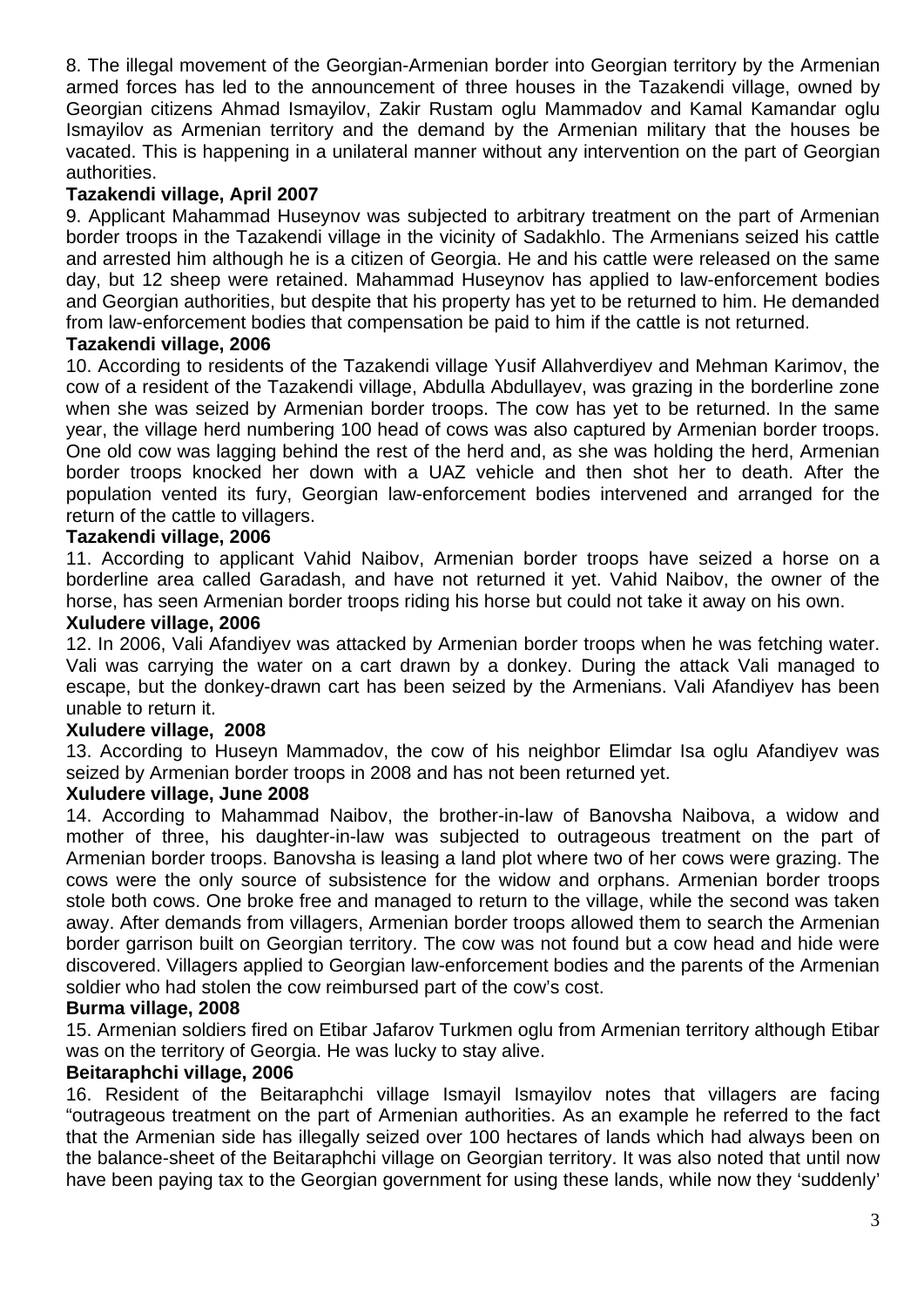happen to be in Armenian territory. For example, a resident of the village, Adil Gahramanov, has lost his garden and the land for which he was paying tax to Georgian authorities. Villagers believe that such connivance of Georgian authorities creates conditions for unlawful and groundless intrusion and expropriation of private property by Armenian authorities. Villagers indicate that all this is being done to create unbearable conditions for residents of the Beitaraphchi village, which will eventually compel them to leave their homes. The population has subsistence farms and depends on land for survival.

# **Sadakhlo village, April 2008**

17. This incident occurred in April 2008 when the horse of Georgian citizen Almaz Bediyev, a resident of Sadakhlo, was seized by Armenian military on Georgian territory. The horse was subsequently used in the construction of an Armenian military base on the border with Georgia. All appeals by the local resident to Georgian authorities did not yield any fruit. For Almaz Bediyev this horse was the only source of income.

#### **Sadakhlo village, January 2010**

18. Valeh Naibov, a citizen of Georgia, was kidnapped by Armenian military and released a day later. Georgian authorities did not rise to support their citizen in any way. No legal assessment was given to this issue either.

#### **Burma village, 2008**

19. Allahverdi Ziyatkhan oglu Jafarov, a citizen of Georgia, was illegally detained by Armenian border troops on Georgian territory, taken to Armenia for two days and released after the payment of a ransom. Georgian authorities did not rise to support their citizen in any way.

#### **Burma village, 2008**

20. Elmaddin Yusif oglu Jafarov was detained by Armenian border troops while grazing cattle on Georgian territory and kept for one day. His cow was taken away, while he was released only after paying a bribe to Armenian border troops. Georgian authorities did not rise to support their citizen in any way.

#### **Tazakendi village, December 2008**

21. Annagi Palangov, Amirkhan Naibov, JamalJafarov, all citizens of Georgia, were illegally detained by Armenian troops and, together with their cattle, taken to Armenia. After hours of humiliation, insults and payment of a ransom-bribe, they were released. Georgian authorities did not rise to support their citizen in any way.

#### **Tazakendi village**

22. Tahir Mammadov, a citizen of Georgia, was taken to Armenia together with three cows he owned. After return he suddenly died causing suspicion that he had been poisoned. Georgian authorities did not rise to support their citizen in any way.

#### **Burma village**

23. Vahid Mammadov, a citizen of Georgia, was robbed by Armenian military on the Georgian border. His two sheep were taken away. Georgian authorities did not rise to support their citizen in any way.

#### **Burma village, 2008**

24. Shamistan Allaz oglu Fatalov, a citizen of Georgia, was arrested by Armenian border troops on Georgian territory. His six cows he had been grazing near his home were taken away. He was released only after his family had paid 400 Laris (about \$300). Georgian authorities did not rise to support their citizen in any way.

#### **Xuludere village, 2008**

25. Eldar Khudiyev, a citizen of Georgia, was robbed, humiliated and insulted by Armenian military in 2008. His cow was taken away. Georgian authorities did not rise to support their citizen in any way.

#### **Sadakhlo village**

26. Shani Gara oglu Jalilov, a citizen of Georgia, was illegally detained by Armenian military, paid a ransom-bribe of \$ 200 and released after intervention by Georgian authorities. Armenian military took away his horse and cart.

#### **Sadakhlo village, 2005**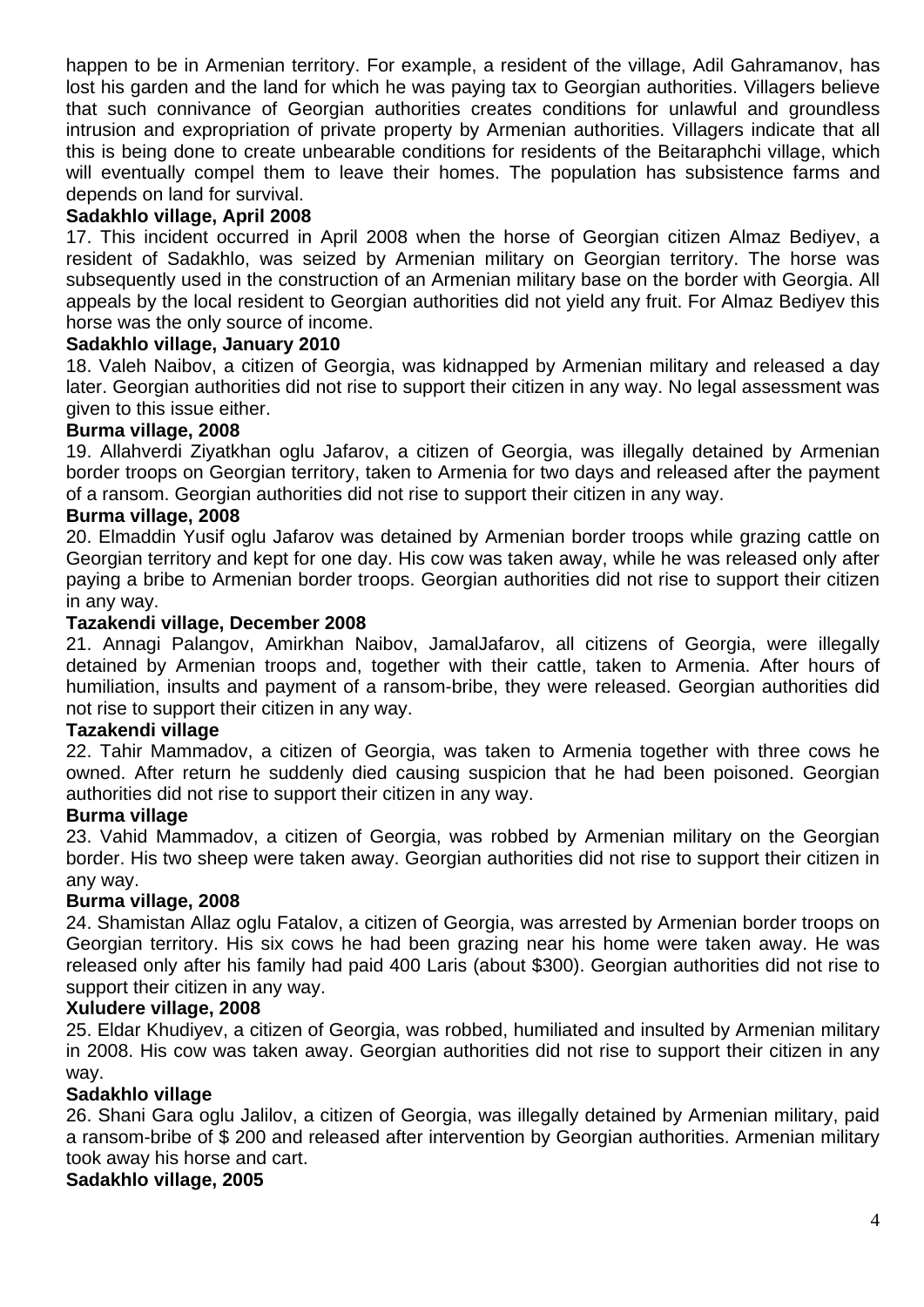27. Sadraddin Mola Gara Palangov, a citizen of Georgia, went missing while grazing his cattle on Georgian-Armenian border in 2005. Only his blood-stained clothes were found. The investigation by Georgian authorities did not establish those guilty.

# **Molaoghli village**

28. Kamandar Jahangir oglu Mustafayev and Mehman Asgarov were detained by Armenian military, beaten up, taken to Armenia and, after intervention on the part of Georgian authorities, released only nine days afterwards. They experienced a severe stress because after seeing the "death corridor". No charges were leveled against Armenian authorities or compensation paid to victims. The contribution of Georgian authorities was limited only to the participation in their release. No further legal or any other assistance was provided to the victims.

# **Tazakendi village**

29. Armenian armed forces have beaten up Georgian citizen Gabil Ayatxan oglu Xanov on Georgian territory and taken to Armenia. His illegal arrest lasted two days. According to him, when arrested he was on a territory he had always known to be Georgian. The arrest did not lead to any administrative implications for the "offender", which is further evidence of the fact that the arrest was illegal.

## **Burma village, 2008**

30. Georgian citizens Allahverdi Ziyadxan oglu Jafarov and Jamal Ismayil oglu Jafarov were arrested illegally and humiliated by Armenian soldiers on Georgian territory. Without any court decision or investigation, they were illegally taken to Armenia and kept there for two days. The intervention of local authorities facilitated their return but no legal assessment was given to the illegal action by Armenian armed forces.

## **Molaoghli village, 2006**

31. Kamandar Jahangir oglu Mustafayev states that his 13-year-old daughter left the house of her grandmother, who lives in the Sadakhlo village, but never reached home. The search lasted two days and the girl's body was discovered near the Debeti river near the Georgian-Armenian border.

#### **Molaoghli village, October 2007**

32. Aplicant Kamandar Jahangir oglu Mustafayev. In October, this citizen, together with his fellow villager Mehman Asgarov, was detained by the Armenian side in the forest and taken into captivity for nine days. Since he is uneducated, he cannot specify the place in which he was kept in custody. The two were released only after the local population repeatedly requested the local police to have them returned.

#### **Sadakhlo village, 2008**

33. Applicant Ali Yusif oglu Mammadov. This citizen claims that in the 1930s the Mushul forest was a cattle breeding and apiculture place belonging to Georgia. He was born in that area himself. The area was also home to several generations of the Bayramgullu, Musalli and Mollahallarov families, who were also engaged in cattle breeding and apiculture on the territory. Ali notes that there were water tanks near the area, which supplied drinking water to adjacent villages. He said there is a stone near the tanks on which the year of their establishment, 1934, is inscribed together with the name of the then chairman of the collective farm, Elman Eminov. In 2007, Mamish Isa oglu Dushturov, who was also engaged in cattle breeding and bee-keeping, was kidnapped by the Armenian side together with all his property. He was released only after repeated demands of the local population and police, but his property has yet to be returned.

34. Applicant Ali Mammadov was kept in captivity for one day, after which he was released. After all these developments, local population realized that it wasn't safe to live there and had to love to neighboring villages. "I am living in the house of my son, but I want to return to where I was born and grew up. I do hope that our state will finally demarcate the official border and return its territory, thus ensuring our security."

#### **Sadakhlo village, 2008**

35. In 2008, Armenian border troops stole two cows from Zalxa Valiyeva, a citizen of Georgia. The cows have not been returned yet.

#### **Sadakhlo village, April 2008**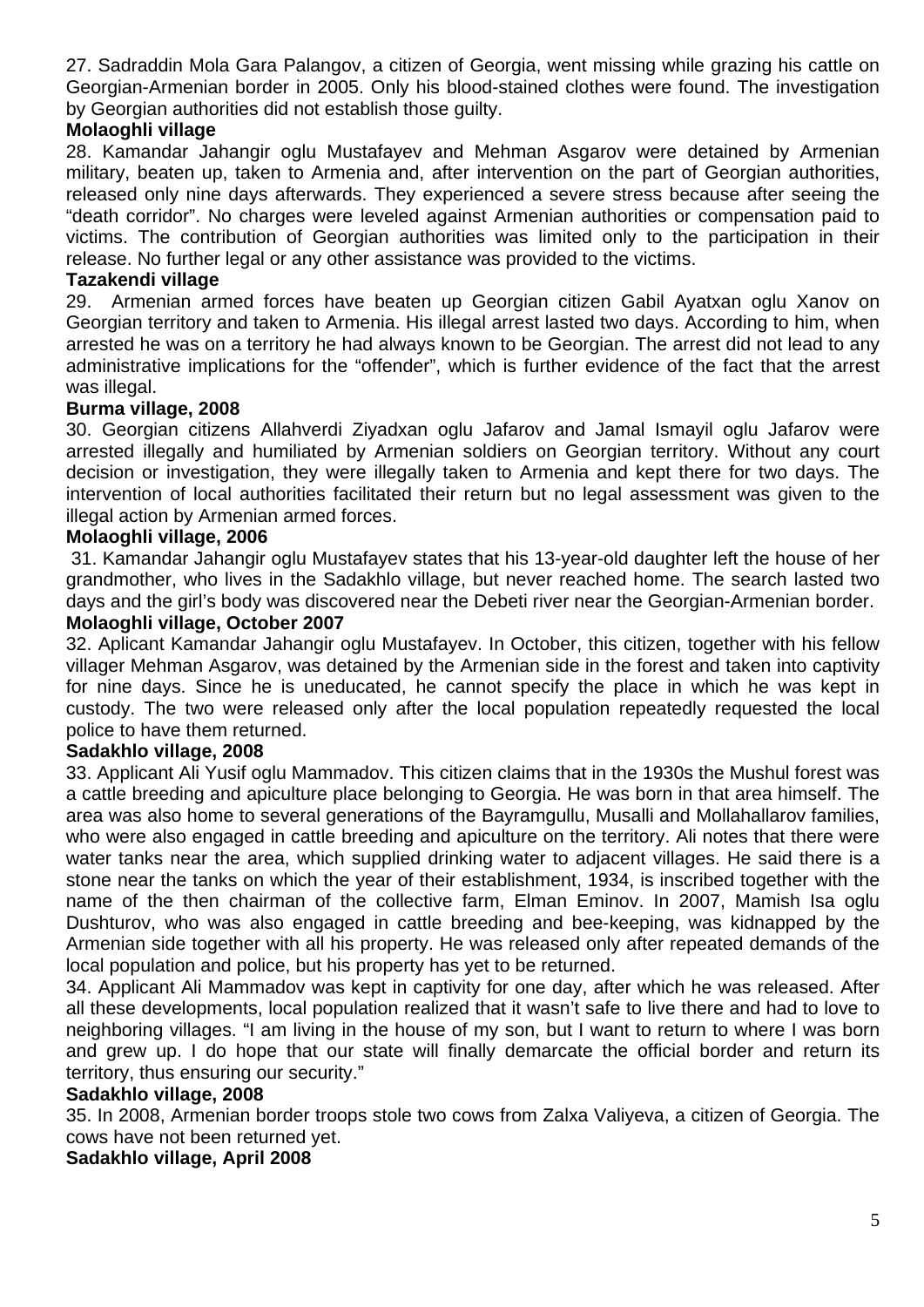36. Applicant Ali Mammadov notes that Armenian border troops stole Alladin Salmammadov's horse on Georgian territory. People have repeatedly seen Armenian servicemen riding the horse to borderline territories, but the owner of the horse cannot have it returned. He still hopes that Georgian authorities can help him solve this problem.

# **Burma village, 2007**

37. Georgian citizen Suleyman Xuda oglu Palangov states that the Armenian side has stolen his cattle and only after repeated appeals by local residents and Georgian authorities released it.

#### **Burma village, 2009**

38. Applicant Tahir Mammadov, a citizen of Georgia whose house is located 20 meters from the Armenian border, says Armenian border troops have illegally seized five of his cows while they were grazing near the house and returned them a week later only after intervention by local Georgian authorities. After this, all the animals contracted an unknown disease and died. The Armenian military also took away one turkey and two sheep which had left the courtyard. Citizen Tahir Mammadov also states that it was not safe to live in this area because there are only Armenian border troops there and not a single Georgian soldier to protect the villagers. Mammadov does hope that Georgian authorities come back and protect them from the Armenian arbitrariness.

#### **Tazakendi village, 28 February 2010**

39. Kidnapped by Armenian military together with 10 cows and a horse and was still in captivity when this report was being prepared.

#### **Irgancay village**

40. Each of the following facts in the Irgancay village was accompanied by humiliation of the following people. None of these people received any compensation or legal support from the Georgian authorities. The absence of an effectively protected border makes it possible for Armenian armed forces to commit breaches of the rights and freedoms of the region's national minorities:

- $\geq$  Zakir Valivev. Armenian troops have taken away one horse. There is no legal assessment of what happened. **June 2007**
- Vahid Yagubov, Armenian troops have taken away 8 head of cattle. **2008**
- Ilham Mammadov, Armenian troops have taken away one horse. **June 2007**
- Nabi Omarov, Armenian troops have taken away one horse with a colt. **June 2007**
- Mahir Omarov, Armenian troops have taken away three cows. **October 2008**
- Alpasha Suleymanov, Armenian troops have taken away one horse. **June 2007**
- Mustafa Aliyev, Armenian troops have taken away one horse. **April 2008**
- Polad Gulmammadov, Armenian troops have taken away one horse. **October 2009**
- ▶ Xaladdin Valiyev, Bafali Yagubov, Shahin Aliyev Armenian troops have taken away eight cows. **June 2007**
- Tarzan Aliyev, Armenian troops have taken away one horse with a colt. **2007**
- Elchin Nabiyev, Armenian troops have taken away a herd of 30 sheep. **May 2007**
- $\triangleright$  Salim Osmanov, Armenian troops have taken away one horse and returned it for a bribe of 150 Laris. **October 2009**
- Karem Cherpanov, Armenian troops have taken away one cow. **October 2008**
- Gazanfar Suleymanov Armenian troops have taken away one horse. **June 2007**
- Ali Yusibov, Armenian troops have taken away one cow. **October 2009**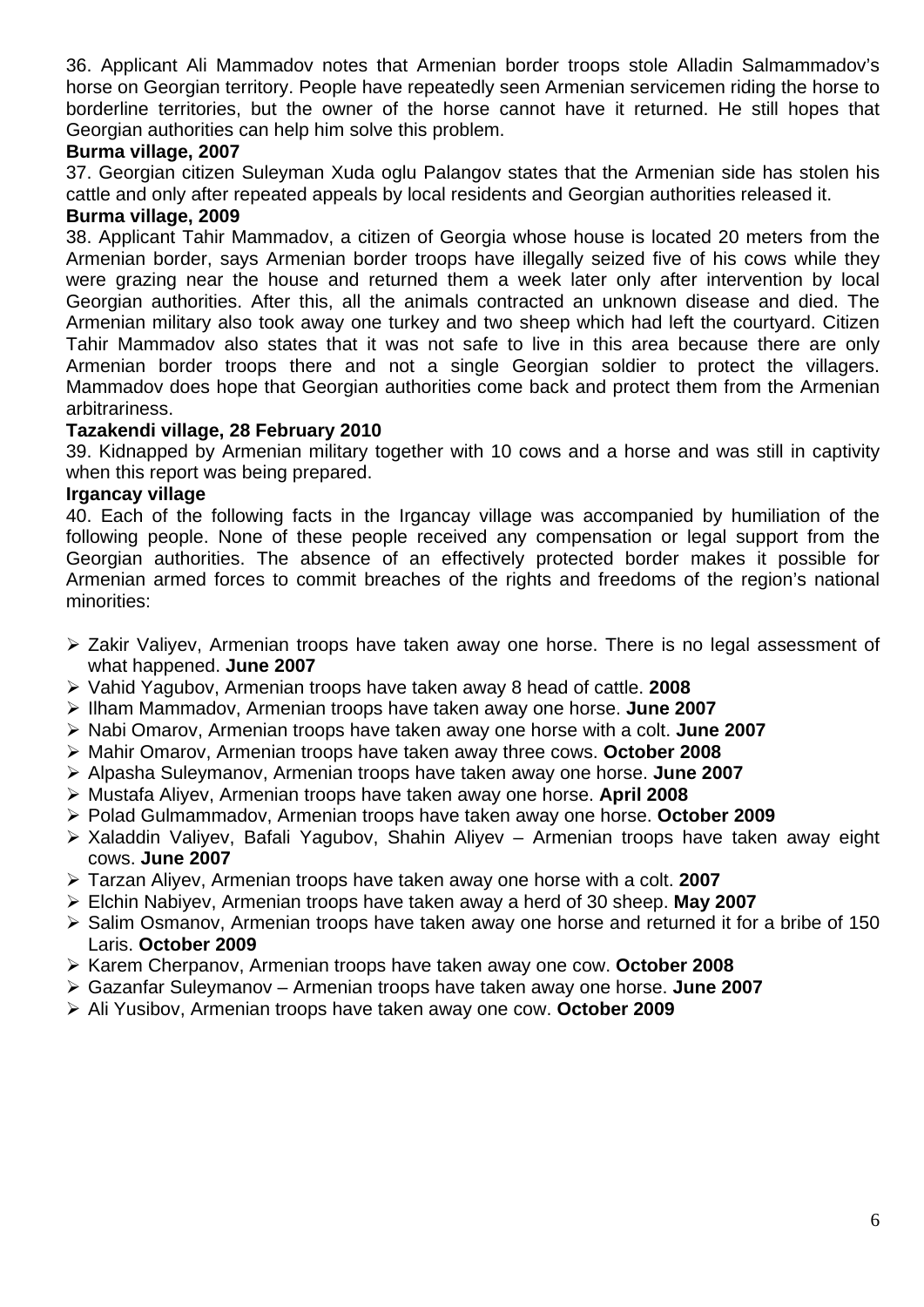# **Violent actions by Armenia against civilians in the settlements of Azerbaijan Republic.**

41. This report is intended to draw attention of the existing violence near the Azerbaijani-Armenian border, as well as the territories of Azerbaijan, that were captured by the occupying armed forces of Armenia. According to the UN resolutions by number 822 (1993) of 30 April 1993 , by number 853 (1993) of 29 July 1993 , and by number 884 (1993) of 12 November 1993 , Armenia is recognized as one of the parties to the conflict. According to the above resolutions, the UN recognized Armenia illegally occupying side and on the basis of which is responsible for the situation in Nagorno-Karabakh and in other contiguous and occupied areas of the Azerbaijani Republic. Based on the above, the Armenian authorities are responsible for the violent actions of the Armenian armed forces against civilians and local residents in Azerbaijani-Armenian border, and in the territories of the Republic of Azerbaijan that were captured by Armenian armed forces .

42. A large number of killed and wounded, the maimed civilians, citizens of Azerbaijan, which the violation continues to occur at the present time, the systematic attacks on civilian population centers, attacks on civilians by Armenian snipers gives rise to a violation of fundamental human rights - the right to life, the right live in a safe environment. This situation calls into question the arguments of the Armenian authorities on the situation on the implementation of Armenia's international obligations concerning the fundamental human rights, including the Convention against Torture and Other Cruel Inhuman or Degrading Treatment or Punishment.

## **2007 year**

43. As a result of the shooting at civilians by Armenian armed forces:

- 31.03.2007 Azad Allahverdiyev and Sarkhan Shukurov, residents of Fizuli area were injured
- 02.12.2007 Habil Asqarov, resident of Fizuli area was injured
- 22.05.2007 Sanan Quliyev, residenr of Khocavand area was injured
- 28.06.2007 Mahabat Pashayev, resident of Gadabay area was killed (was born in 1993)
- 14.11.2007 Emin Qahramanov,resident of Aqdjabadi area Swas injured (was born in 1982)

#### **2008 year**

44. As a result of the shooting at civilians by Armenian armed forces:

- 04.03.2008 Rahman Aliyev and Miralim Heydarov, residents of Goranboy area were injured ( birth date 1970 and 1962 )
- 08.03.2008 Mashallah İsmayilov,resident of Aghdam area was injured (was born in 1963)
- 08.03.2008 Niyamaddin İsmayilov and Etibar Mikayilov, residents of Aghdam area were killed (birth date 1982 and 1971)
- 22.06.2008 Yeqana Mammadova, resident of Aghdam areawas injured (was born in 1980 )

45. In the conflict zone as a result of undermine mines:

- 29.02.2008 Nabi Nadjafov,resident of Aghdam area was injured
- 19.05.2008 Ahad Valiyev, resident of Beylaqan area was injured (was born in 1985)
- 16.11.2008 Abbdulla Qurbanov,resident of Aghdam area was injured ( was born in 1988)

#### **2009 year**

46. As a result of the shooting at civilians by Armenian armed forces:

- 01.06.2009 Mulkadar Ismailov, resident of the Kazakh area was injured (was born in 1942)
- 22.11.2009 Gahramanov Saday, rezident of Goranboy district was killed (was born in 1977) In the conflict zone as a result of undermine mines: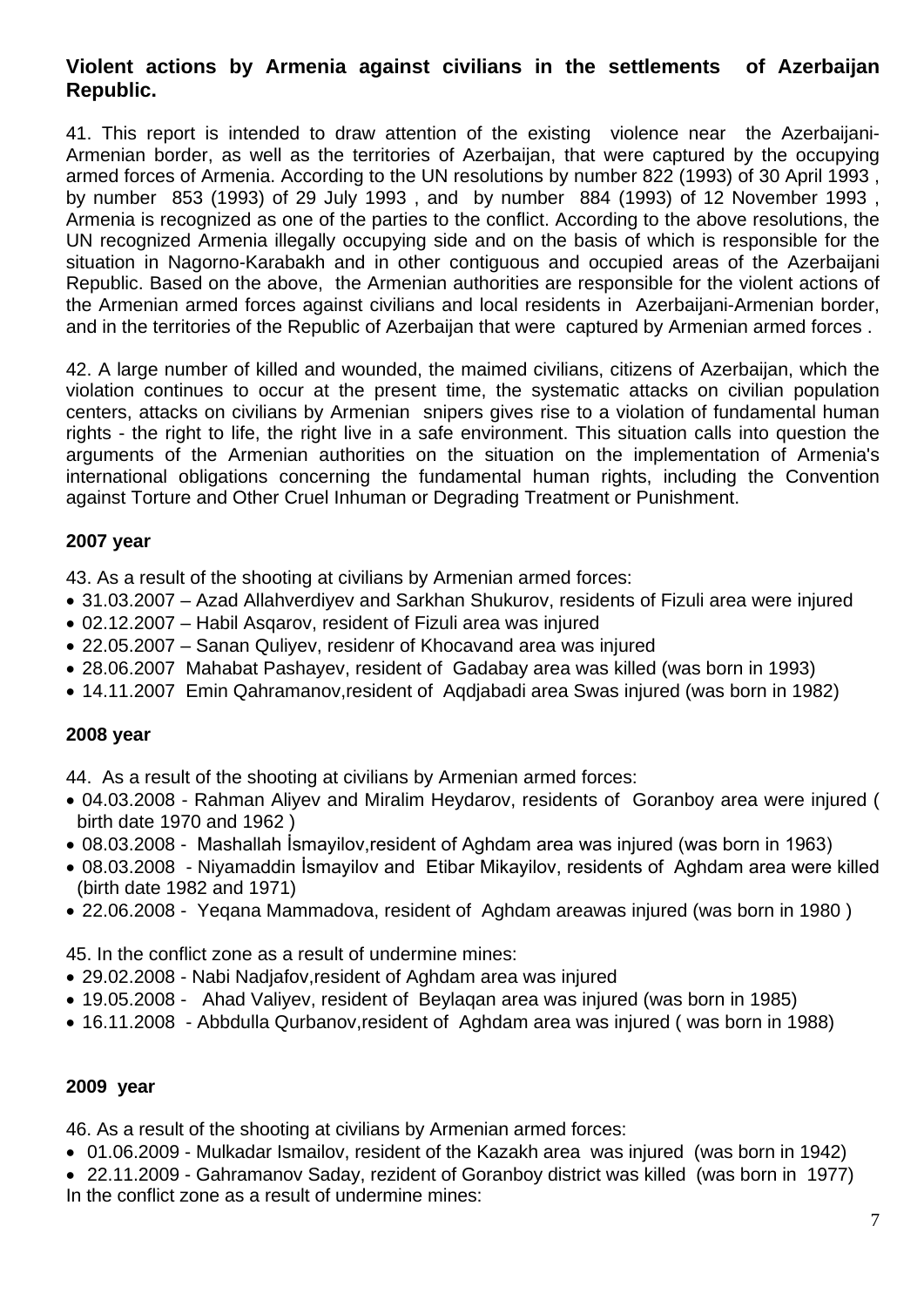- 17.07.2009 Sayad Mustafayev, resident of Kazakh area was injured area (was born in 1984)
- 23.12.2009 Sabir Khasanov, resident of Terter area was killed (was born in 1938)

# **2010 year**

47. As a result of the shooting at civilians by Armenian armed forces:

- 02.26. 2010 -Asif Guliyev, resident of Aghdam area was injured (was born in 1972)
- 03.03.2010 Hasan Huseynov and Sakit Namazov , residents of Kazakh area were killed (birth year -1982 and 1983)
- 25.03.2010 Abdullaev Shamistan, resident of Aghdam area was injured (was born in 1994)
- 28.08.2010 Maharamova Nurana, resident of Aghdam area was injured (was born in 1983)
- 17.09.2010 -Nusraddin Piraliev,resident of Kazakh area was killed (was born in 1957)

48. In the conflict zone as a result of undermine mines:

- 29.08.2010 Ilgar Aliyev, resident of Hodzhaved area was injured (was born in 1984)
- 03.09.2010 Mirzaev Ali , resident of Hodzhaved area was injured (was born in 0982)
- 28.10.2010 -Fairuz Salakhov, resident of Aghdam area was injured (was born in 1952)

# **2011 year**

49. As a result of the shooting at civilians by Armenian armed forces:

- 25.01.2011 Shovkat Aslanov, resident of Aghdam area was injured (was born in 1953)
- 08.03.2011 Fariz Badalov, resident of Aghdam area was killed (was born in 2000)
- 27.07.2011- Rahila Poladova, resident of Kazakh area was injured (was born in 1987)
- 27.7.2011 Naila Mammadov, resident of Tovuz area was injured (was born in 1984)
- 10.09.2011 Dashkyn Aliyev, resident of Tartar area was injured (was born in 1967)
- 12.22.2011 -Elmira Hasanov, resident of Aghdam area was injured (was born in 1956)

50. In the conflict zone as a result of undermine mines:

- 25.04.2011 Askyarov Shaban, resident of Goranboy area was killed (was born in 1980)
- 28.04.2011 Algama Abbasova, resident of Dzhabrail area was injured (was born in 1962)
- 03.06.2011 Piriyev Elmar, resident of Aghdam area was killed (was born in 1960)

# **2012 (January - March)**

51. As a result of the shooting at civilians by Armenian armed forces:

- 30.03.2012 Vusal Guliyev, resident of Tovuz area was injured (was born in 1991) In the conflict zone as a result of undermine mines:
- 01.23.2012 Valiev Mamedand Gambar Abbasov, residentsof Goranboy area were injured (birth years 1973 and 1987)
- 09.03.2012 -Rovshan Bayramov, resident of Aghdam area was injured (was born in 1979)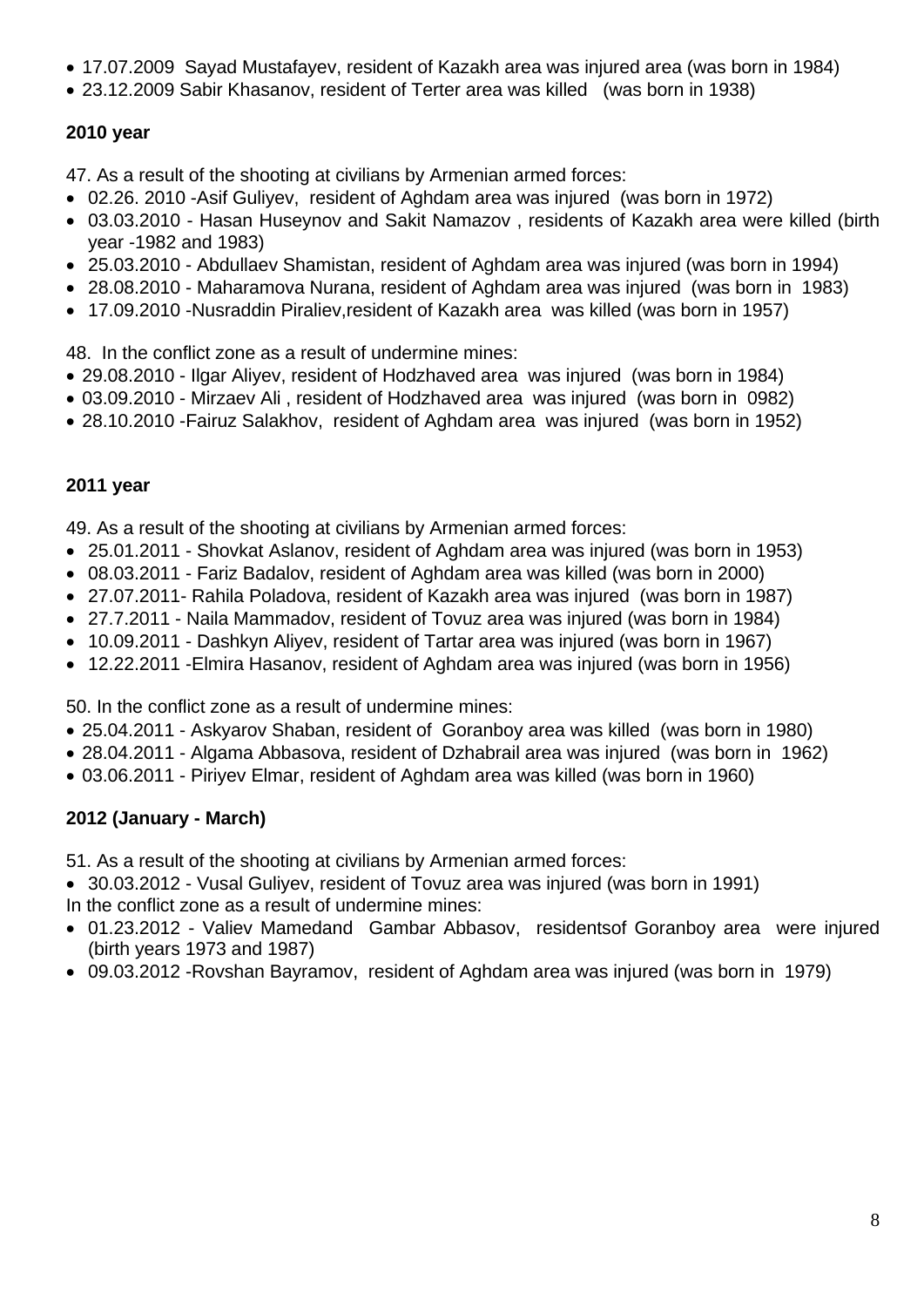# **The situation surrounding the implementation of the Convention against Torture and Other Cruel Inhuman or Degrading Treatment or Punishment by Armenia.**

# **Introduction:**

52. As we know, during the reporting period the amendments to the Constitution of the Republic of Armenia were adopted through a national referendum on 27 November 2005. Article 3 of the Constitution states that the human being and the dignity, fundamental rights and freedoms thereof are ultimate values. The state ensures the protection of fundamental human and civil rights and freedoms in conformity with the principles and norms of the international law. Also in the reporting period, the Republic of Armenia has ratified fundamental international human rights treaties such as the Optional Protocol to the Convention against Torture and other Cruel, Inhuman or Degrading Treatment or Punishment of 2002, the Council of Europe European Convention for the Protection of Human Rights and Fundamental Freedoms of 1950 and its Protocols (1–8, 11, 12, 14), the European Convention for the Prevention of Torture and Inhuman or Degrading Treatment or Punishment of 1987 and its two protocols, etc.

It should be emphasized that the new Criminal Code of the Republic of Armenia was adopted on 18 April 2003. In accordance with internationally accepted principles and values, the Criminal Code is based on the principles of legality, equality before the law, inevitable liability, fault-based liability, justice and humanity. Thus, article 11 of the Criminal Code prescribes that the Criminal Code of the Republic of Armenia serves to provide for physical, mental, material, ecological, and other human security, and that no one shall be subjected to torture or cruel, inhuman or degrading treatment or punishment. Moreover, based on the commitments under the Convention, article 119 of the

53. Criminal Code of the Republic of Armenia qualifies torture as a criminal offence and prescribes a relevant punishment therefore. Pursuant to the mentioned article, torture is any act by which severe pain or suffering, whether physical or mental, is intentionally inflicted on a person. Such act shall be punished by imprisonment for a maximum term of three to seven years, and in case of aggravated circumstances, by imprisonment for a term of three to seven years.

 However despite these amendments, in reality there are repeated violations of human rights in Armenia.

In this report, we list the specific cases that occurred in Armenia during the reporting period.

# **Cases of Torture:**

54. Since 2008 5 persons were sentenced under article of torture (article 119 of Criminal Code of Armenia): 2 of them were later granted amnesty, and means of coercion of medical nature was applied to the third one. According to Caucasus Regional Director of Penal Reform International (PRI) Tsira Chanturia in Georgia and in Armenia there are many cases when people commit torture but are not punished for it.

55. According to her, impunity rules since the cases of torture do not get equivalent legal estimation. "Each case should be investigated in a proper and objective manner. Investigations should be conducted by an independent authority, such as Special Investigative Service. All the evidence should be gathered, including the medical documentation about the consequences of torture and ill treatment, after which those government officials, who committed it, should be charged under the right article. This would be a solution to the impunity problem", says Tsira Chanturia.

56. Member of the UN Sub-committee on Preventing of Torture and President of Civil Society Institute NGO Arman Danielyan mentions that the definition of torture in the RA Criminal Code doesn't correspond to the definition of the UN Convention on the Prevention of Torture. The torture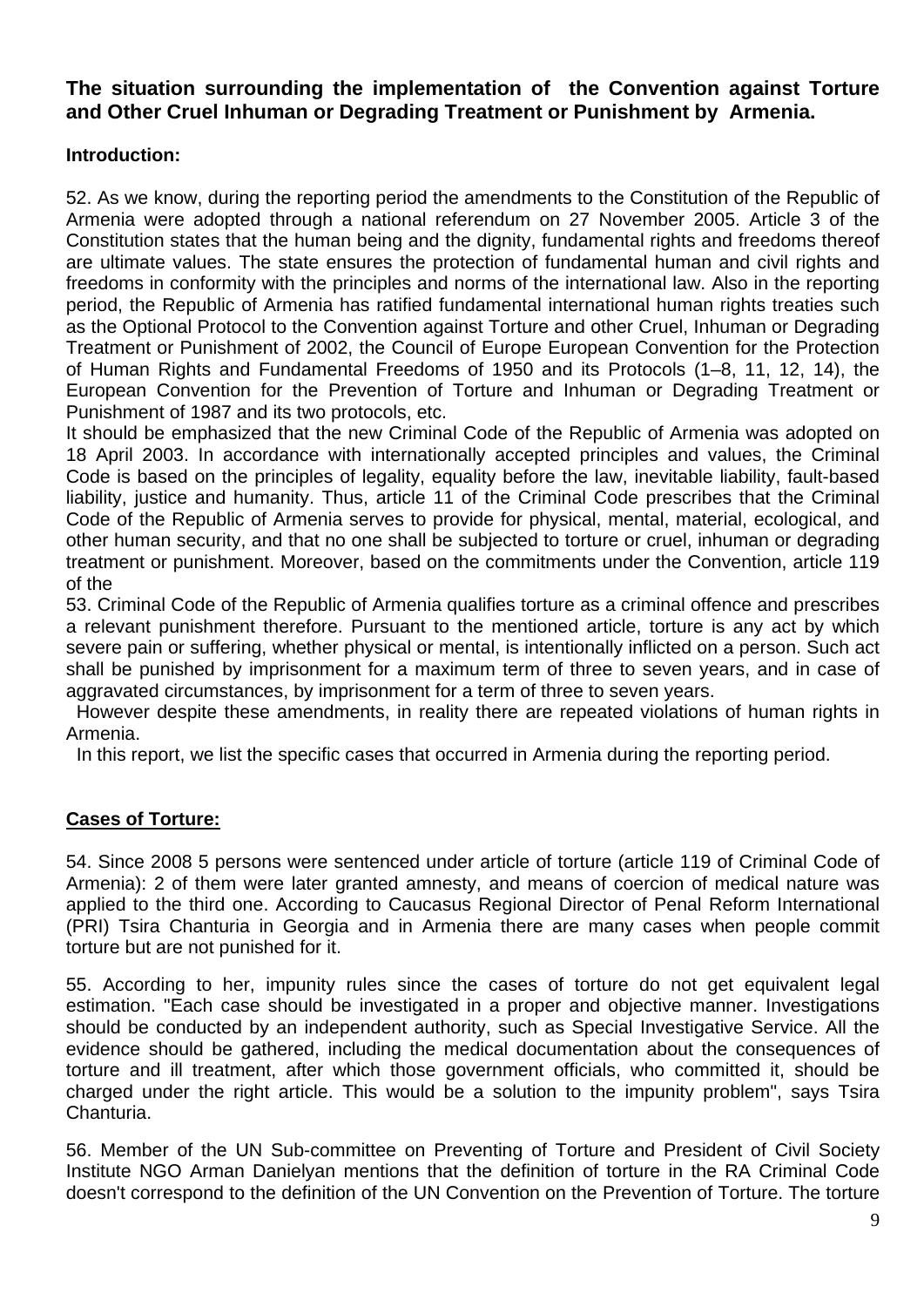according to the convention is the physical or psychological violence towards a citizen committed by an official with the aim to get confession or other information, etc. According to the RA legislation, torture can occur between citizens as well. According to Arman Danielyan this makes the situation difficult and it becomes hard to differentiate between two types of crimes. "As a result officials, who commit torture, are sentenced under other articles, such as abuse of power, etc.

57. "Very few government officials are punished under the article of torture or ill treatment as a result of commiting or giving permission to commit acts of torture. If there are after all officials, who are brought to justice, they are brought under different articles, such as abuse or exceeding of power, etc. In very rare cases, and I can't even remember now a recent case in 2010 or 2011, was there somebody charged under the article of torture", says Tsira Chanturia.

58. Arman Danielyan supports the reduction of the numbers of torture instead of having increase in the number of convicts under the article of torture. "I am for preventing tortures. It is easier to prevent rather than eliminate the consequences. In this case courts play a huge role". According to Danielyan, the main reason for torture in Armenia is the process of obtaining confession by force and sentencing the person based on this confession. "Today even if the person enters the court and states that he was tortured and therefore he refuses from his confession, still the basis for the conviction is the confession obtained by torture. Therefore, if the courts didn't accept these confessions, this would completely change the situation" mentions Danielyan.

59. The expert sees one more method as a way to eliminate torture. That is eradicating the practice of racing for the highest percentage of revelation of criminal cases. "It is considered in our system, that the higher the percentage of disclosed crimes of one policeman or police department is, the higher the productivity of that policeman or department is. And for reaching these high rates, policemen use the easiest way- torture, for getting confession and increasing the number of revealed cases", says Mr. Danielyan, adding that eradication of such practice could also reduce the number of torture in our country.

60. Tsira Chanturia also mentions that it is important to carry out the investigation in all places of detention, either in police, or prison, or mental health hospital or army units, wherever the people are deprived of their liberty, in order to reveal cases of torture. "However, for having a positive result also political will is needed on the part of Armenian authorities", adds Ms. Chanturia.

# **Police activities in 2011**

61. Karen Andreasyan, Human Rights Defender, assesses the RA Police activities in 2011: "In some cases, investigation and preliminary investigation bodies subjected people to cruel, inhuman, as well as humiliating treatment for obtaining testimony". Ombudsmen: "In many cases a person has been unreasonably "invited" to a police department", kept there against his/her will, factually being deprived of liberty without having an appropriate status foreseen by the RA Criminal Procedural Code.

- There were often cases when a person suspected of a crime was brought to the police department (without any status) and kept there more than 3 hours violating the requirements of the Article 131.1 of the RA Criminal Procedural Code.
- In many cases reports on crimes were not followed up in the order foreseen by the Criminal Procedural Code, and they were "attached to a series".
- In some cases, a person's passport was taken from him/her by police officers without legal grounds and kept as a guarantee.
- In many cases, people, having physical injuries as a result of a crime, were not given a forensic examination official document or were provided with them after unduly delays and sometimes very untimely.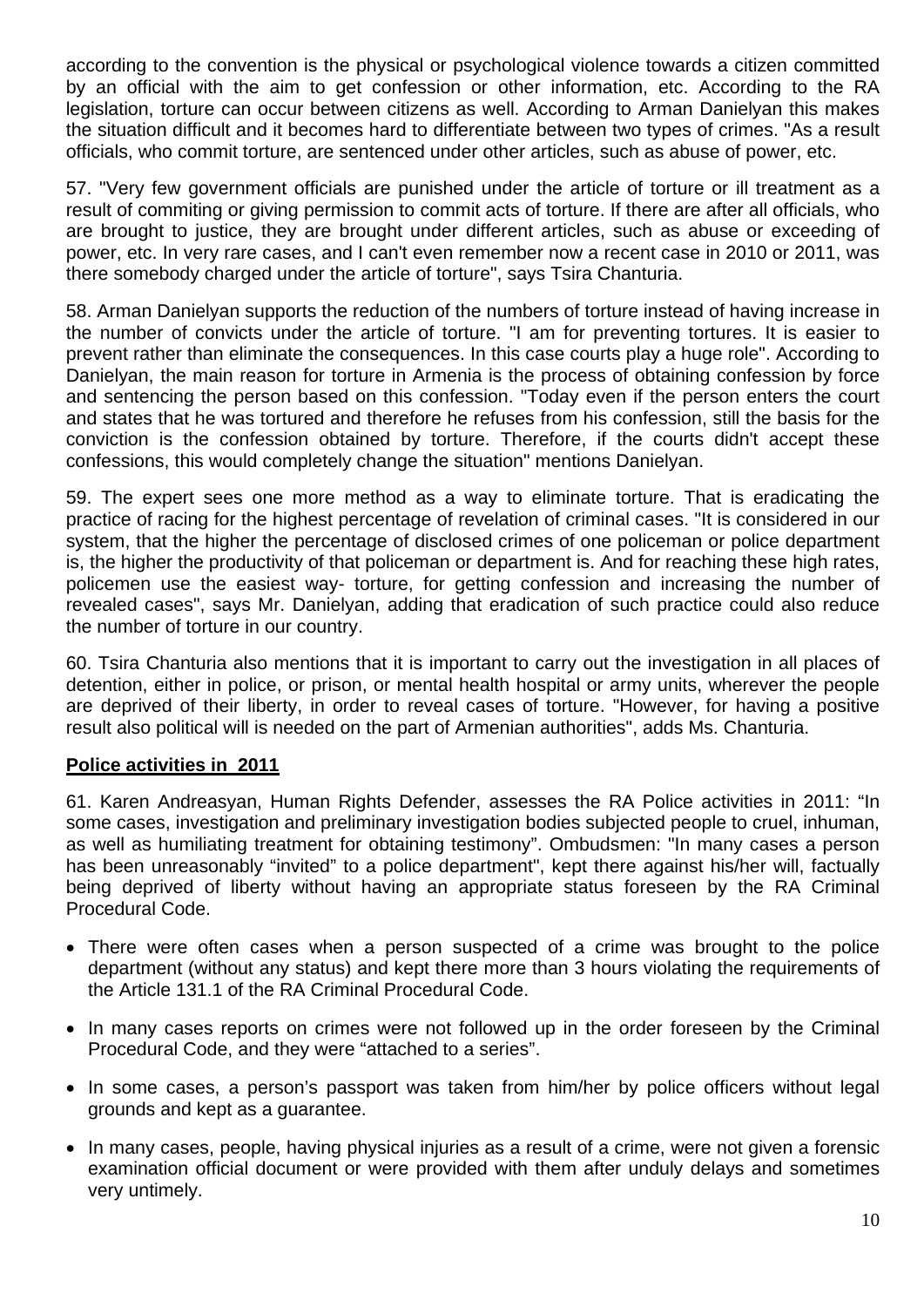- There are many cases, when terms, defined by the Article 180 of the RA Criminal Procedural Code for consideration of reports about crimes, were violated.
- Sometimes criminal cases were not initiated in case of contradictions in explanations given during preparations of materials, which would enable the investigation body to carry out face to face interrogations to ensure objectivity, fullness and comprehensiveness of the case.
- In some cases, the terms of keeping detainees in Detention facilities were violated.
- During investigation and preliminary investigation people were sometimes invited to interrogation with violations of the requirements of the Article 205 of the RA Criminal Procedural Code.
- In some cases, people brought to police departments, were deprived of the right of having a defender.
- There were complaints that under the pretext of identifying the wanted person, police officers had entered one's apartment and conducted a search without a corresponding court decision.
- The Passport and Visa Department and territorial departments often unreasonably denied the citizens of Armenia in providing them with passports, due to not being registered.

#### **Instances of inhuman treatment occur primarily in police departments.**

62. In its 2010 Progress Report Armenia (which was published in 2011) the European Committee for the Prevention of Torture and Inhuman or Degrading Treatment or Punishment (CPT) stated that torture and other manifestations of ill-treatment continue to occur in police departments. The Report says that ill-treatment mainly consisted of punches, kicks and blows inflicted with truncheons, bottles filled with water or wooden bats, with a view to securing confessions or obtaining other information. In several instances, the severity of the ill-treatment alleged was such that it could be considered as amounting to torture.

63. The CPT recommended the Armenian authorities to deliver a firm message of "zero tolerance" of ill-treatment to all officials. In 2011, there has been no positive change in Armenia. The instances described by the CPT went on also in 20[1](#page-16-0)1<sup>1</sup>.

64. In 2011, the civic group that exercises supervision over the RoA Police detention centers recorded instances when investigators arranged for a transfer of a detainee to adetention center 5- 55 hours after apprehension or investigative actions were organized outside detention centers and lasted up to 25 hours.

65. By its 21 March 2011 decision the RoA Special Investigative Services for the third time closed a criminal case that had been opened in connection with Levon Gulian's death1, thereby failing to implement the 27 August 2010 RoA Cassation Court ruling to correct the violation of the person's rights and freedoms committed during the pre-trial investigation. The decision to close the case was appealed to a higher court. A reply was received from prosecutor H. Harutiunian that said that the appeal is not reviewed because powers of attorneys H. Ghukassian and A. Karakhanian, the representatives of the aggrieved party's legal successors, are not recognized<sup>[2](#page-10-0)</sup>. The decision of the higher court was appealed against at the court of general jurisdiction.

 $<sup>1</sup>$  Citizen A.D. and his wife were taken to a police department on June 14 with a view to extorting a confession. The wife was held in the police</sup> department for one day. A.D. was subjected to beating first with a piece of parquet and with truncheons and then to electric shocks inflicted to his back. He was held for four days in the police department and then transferred to a detention center.

<span id="page-10-1"></span><span id="page-10-0"></span> $2 \text{ According to the body in charge of the pre-trial investigation the powers were terminated upon expiration of the term of the power of at a time.}$ however, the RoA Criminal Procedure Code does not list that as grounds for termination of powers.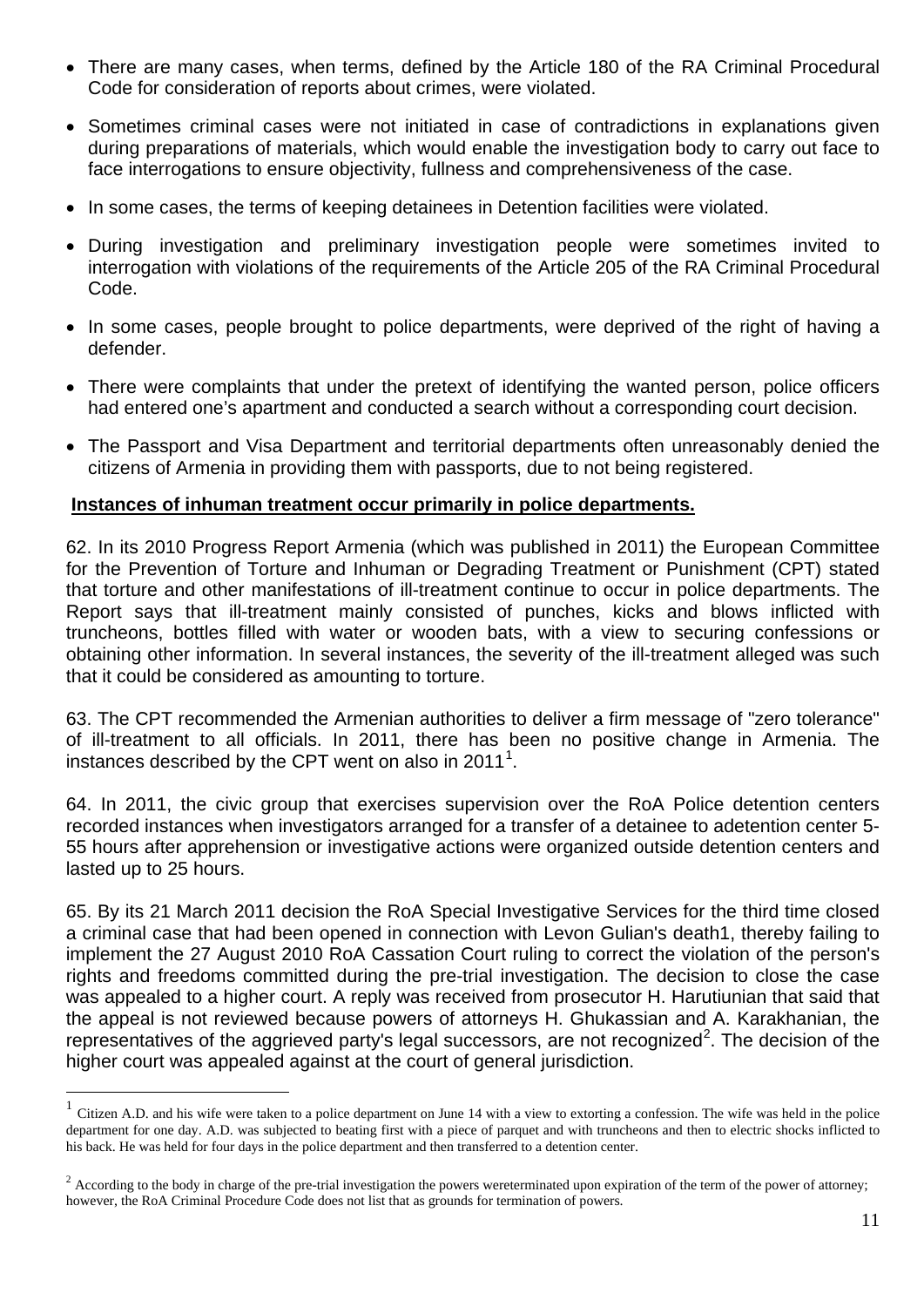66. By its 25 May 2011 ruling the court overturned the decision to close the case. The ruling was appealed against by the prosecutor's office to the Appeals Court for Criminal Cases.

67. By its 30 June 2011 ruling the Appeals Court upheld the ruling. On July 18, 2011, the prosecutor's office lodged a complaint with the RoA Cassation Court against the ruling.

68. By its 26 August 2011 decision the RoA Cassation Court returned the complaint to the prosecutor's office. The proceedings in the closed case were resumed based on the decision of the RoA Cassation Court.

# **Torture and ill-treatment in police custody remains a serious problem[3](#page-10-1)**

69. Local human rights groups report continued ill-treatment in police custody. For example, on April 13, 2010, police detained 24-year-old Vahan Khalafyan and four others in Charentsavan, north of Yerevan, on suspicion of robbery. Khalafyan died of knife wounds some hours later. Police say he stabbed himself with a knife obtained in the station, and deny allegations of ill-treatment.

70. On April 23, investigators charged the head of Charentsavan's Criminal Intelligence Department and three others with abuse of authority. The trial is ongoing at this writing. Khalafyan's relatives and human rights groups want additional murder and torture charges. An internal police investigation led to the dismissal of Charentsavan's police chief and three officers. The Helsinki Citizens' Assembly (HCA) Vanadzor Office reported that police ill-treated two other men detained with Khalafyan. Police failed to conclusively investigate these incidents.

71. On August 27 a court ordered the investigation into the death in custody of Levon Gulyan be reopened. In May 2007, Gulyan was found dead following a police interrogation. Authorities say he jumped from the second-story of a police station trying to escape. Gulyan's relatives deny this, insisting he was tortured.

72. During a September 2010 visit the United Nations Working Group on Arbitrary Detention interviewed numerous detainees and prisoners who alleged beatings, other ill-treatment in police custody, and refusal by prosecutors and judges to admit evidence of the ill-treatment into court.

73.In September a YouTube video showed Army Major Sasun Galstyan beating and humiliating two conscripts. An investigation into abuse of power is ongoing.

74. In June the European Court of Human Rights (ECtHR) found Armenia had twice violated the prohibition against inhuman or degrading treatment in the case of Ashot Harutyunyan. Convicted of fraud and tax evasion in 2004, Harutyunyan died of a heart attack in prison in January 2009. The court determined authorities had denied him necessary medical care for his multiple chronic health problems, including heart disease, an ulcer, and diabetes. The court also found the government's public restraint of Harutyunyan in a metal cage during his appeal hearings amounted to degrading treatment.

75. On July 26, 14 human rights groups issued a statement citing a 20 percent rise in the national prison population, which is leading to overcrowding, health problems, and conflicts among detainees.

<span id="page-11-0"></span> <sup>3</sup> <http://www.hrw.org/world-report-2011/armenia>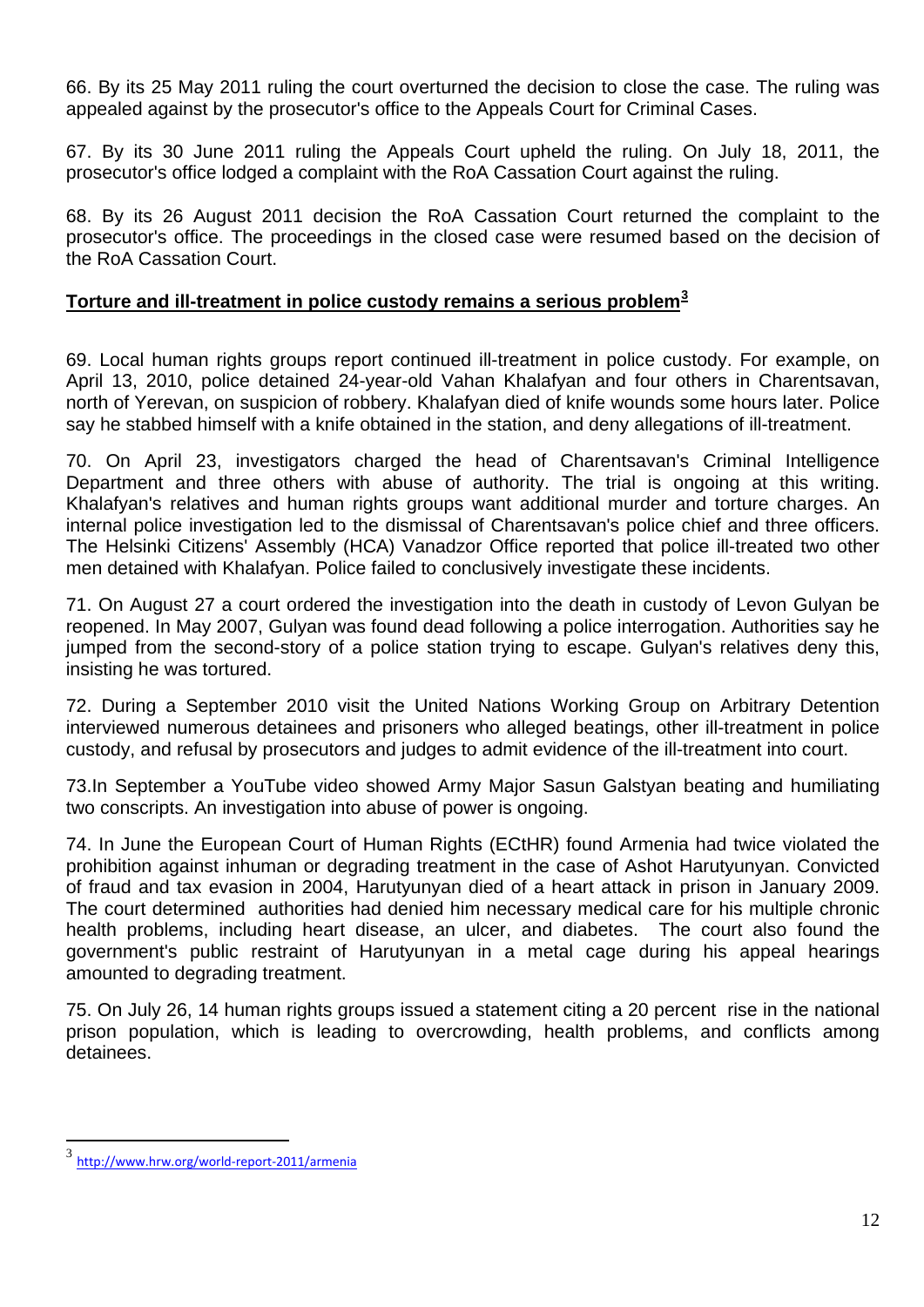# **Penitentiaries:**

76. Arthur Sakunts the head of Prison Monitoring Group established in 2004 which carries out public control of the penitentiary institutions under the RA Ministry of Justice didn't record any positive change in penitentiaries in 2011. In 2004 in the penitentiary institutions on the contrary, in his opinion the trends have been and are negative. According to Sakunts one of the common problems is that non-legal mechanisms or "non-written laws" are more influential in penitentiaries than the acting legal norms. The laws are not enforced by one reason that the protection of prisoners in places for keeping the arrested is not ensured if they raise a question" says the head of the Monitoring Group. In his opinion that is the reason that the prisoners prefer to keep silence about the bad treatment towards them.

77. Human rights defenders are concerned about the problem of the convicts who have diseases that may prevent the bearing of punishment and about the gaps of Conditional Early Release System which didn't get systematic solution in 2011.

78. The quality of medical service in penitentiaries is a serious issue on which the Monitoring Group and the human rights organizations have raised alarm on different occasions.

79. According to their evaluation there is no dispensary control in penitentiaries though there is a decision made by the Government on that. According to Arthur Sakunts the resources of medical service are not sufficient to provide a proper medical aid. The situation is worse in case of convicts with mental health problems as there are no relevant doctors, the staff is not ready to work with such people.

80. According to Sakunts "Nubarashen" penitentiary is another story. The human rights' defender has mentioned for a number of times that the extremely poor conditions of penitentiary degrades human dignity and are equal to inhuman treatment. In his opinion the best solution is to close that penitentiary as it is impossible to provide normal conditions there by renovation.

81. It is mentioned in the report of the Monitoring Group that "Nubarashen" penitentiary institution is the largest with its full staff in Armenia and corresponds to neither national nor international legal requirements. In 2009 this was the only penitentiary where the prisoners didn't have separate places to sleep and had to sleep in shifts.

82. Arthur Sakunts thinks the head of penitentiary administration must be appointed not by the RA President but by the Minister of Justice otherwise the subordination of the administration to the Ministry is formal. "Sometimes we receive 2 different answers to ad hoc reports one from the Ministry of Justice and the other from the penitentiary administration" says the head of the Monitoring Group. The official response to the ad hoc reports the human rights' defender considers non adequate. "They do not try to solve the problem but to justify the penal system by different grounds."

83. The Monitoring Group which carries out social control in penitentiaries introduced a package of reforms of penal system to the Ministry of Justice at the beginning of the year. According to Arthur Sakunts the Ministry responded mentioning that the recommendations would be taken into account. The year is close to the end but it is not clear for the Monitoring Group whether the recommendations were taken into account and if yes then which one.

# **Overcrowded prisons:**

84. "Prisons are overcrowded, conditions do not satisfy human conditions and come within article 3 (prohibition of torture) of the European Convention of Human Rights", says attorney-expert Artak Zeynalyan. The convention reads: "No one shall be subjected to torture or inhuman or degrading treatment or punishment".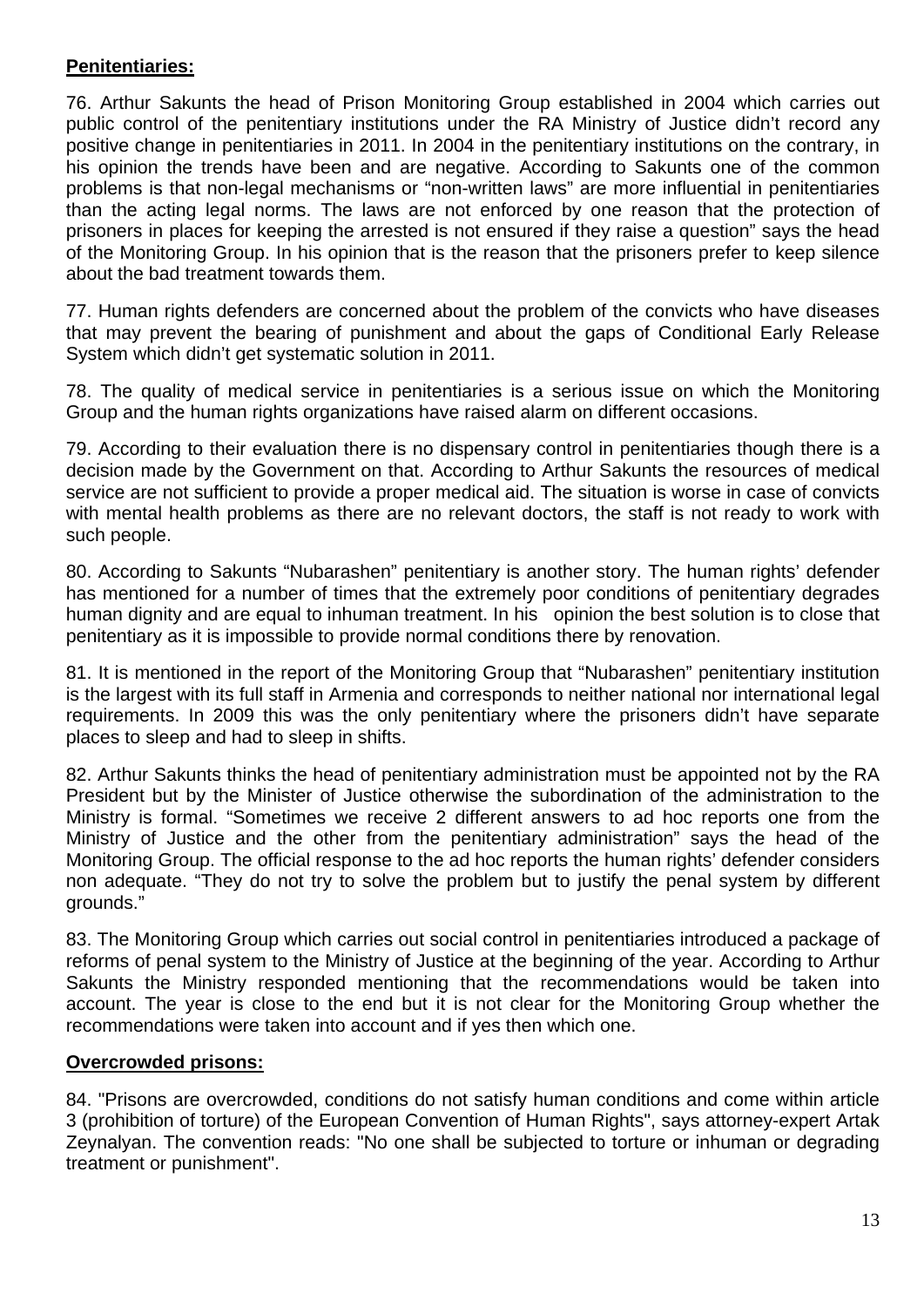85. Arthur Sakunts, head of the Group of Public Observers of Penitentiary Institutions, has also many times raised the alarm about overcrowding and inhuman conditions in prisons. The human right activist believes that the increase of death rate in penitentiaries is connected with health problems due to bad conditions. According to Sakunts, 35 convicts died in prisons in 2010 against 7 in 2009. Attorney Hayk Alumyan says that the cases when a convict needs urgent medical intervention in a penitentiary but does not get it can also be considered as torture. He proposes to legislatively stipulate procedures for solving disputes rising during the imprisonment of the convicts (including disputes connected with the release from prison due to existence of illnesses incompatibility with prison conditions).

86. Overpopulation in Armenian prisons<sup>[4](#page-11-0)</sup>, and particularly in Nubarashen penitentiary, is a serious issue, said Artur Sakunts, head of the Helsinki Citizens' Assembly Vanadzor office and head of the civic group monitoring Armenia's prisons, at a press conference in Yerevan today on the state of prisons in the country.

87. Weighing in on instances of death in prison, the human rights activist said that there were 7 such cases in 2009 as compared to 35 in 2010.

88. The causes of death, according to Sakunts, are tied to poor air circulation, which leads to serious health issues. Other prevalent issues include establishing contact with the outside world, and free time and recess. All these, he continued, create risks for corruption.

89. "We have presented a package of reforms and proposals on behalf of our monitoring group to the justice minister back in February of this year and we expect there will be certain actions, steps regarding our proposals and also we will receive some information," he said.

90. Arsen Babayan, head of the public relations office at the justice ministry's penal institutions department, who acknowledged the problem of overcrowding, but in this case, he said, the overcrowding is exaggerated. He denied talk of prisoners sleeping in turns. "We have no such issue at this time and we never have."

91. "As for communication with the outside world, it's no secret that as a result of prisoners being so many (in these overcrowded conditions) and shortage of prison staff, there will be some difficulties, but to date we haven't received any complaints about phone calls or recess," said Babayan.

92. The government official then informed the press that a new penitentiary is being built in Armavir and with it, the issue of overcrowding will be resolved. Lifers — of which there are 100 will also be kept in this new prison, he said.

93. According to Babayan, currently in Armenia there are 5,100 arrested and imprisoned, of which 140 are women and 17 are minors, with an additional 20 minors in pre-trial detention

#### **Illegal detainment:**

94. There is no statistics on the number of cases on Article 3 of the Convention sent to the ECHR from Armenia but there is statistics about the verdicts against the RA on the same article. The research "The Process of Implementation of the European Court of Human Rights Verdicts in Armenia: Problems and Peculiarities of their Implementation in Armenia" authored by three lawyers presents 4 such cases.

<span id="page-13-0"></span>95. Three of the cases concerned illegal detainment of three villagers (who in 2003 participated in

 <sup>4</sup> [http://www.epress.am/en/2011/06/02/overcrowding-in-armenia-prisons-tantamount-to-torture-says-human](http://www.epress.am/en/2011/06/02/overcrowding-in-armenia-prisons-tantamount-to-torture-says-human-rights-activist.html)[rights-activist.html](http://www.epress.am/en/2011/06/02/overcrowding-in-armenia-prisons-tantamount-to-torture-says-human-rights-activist.html)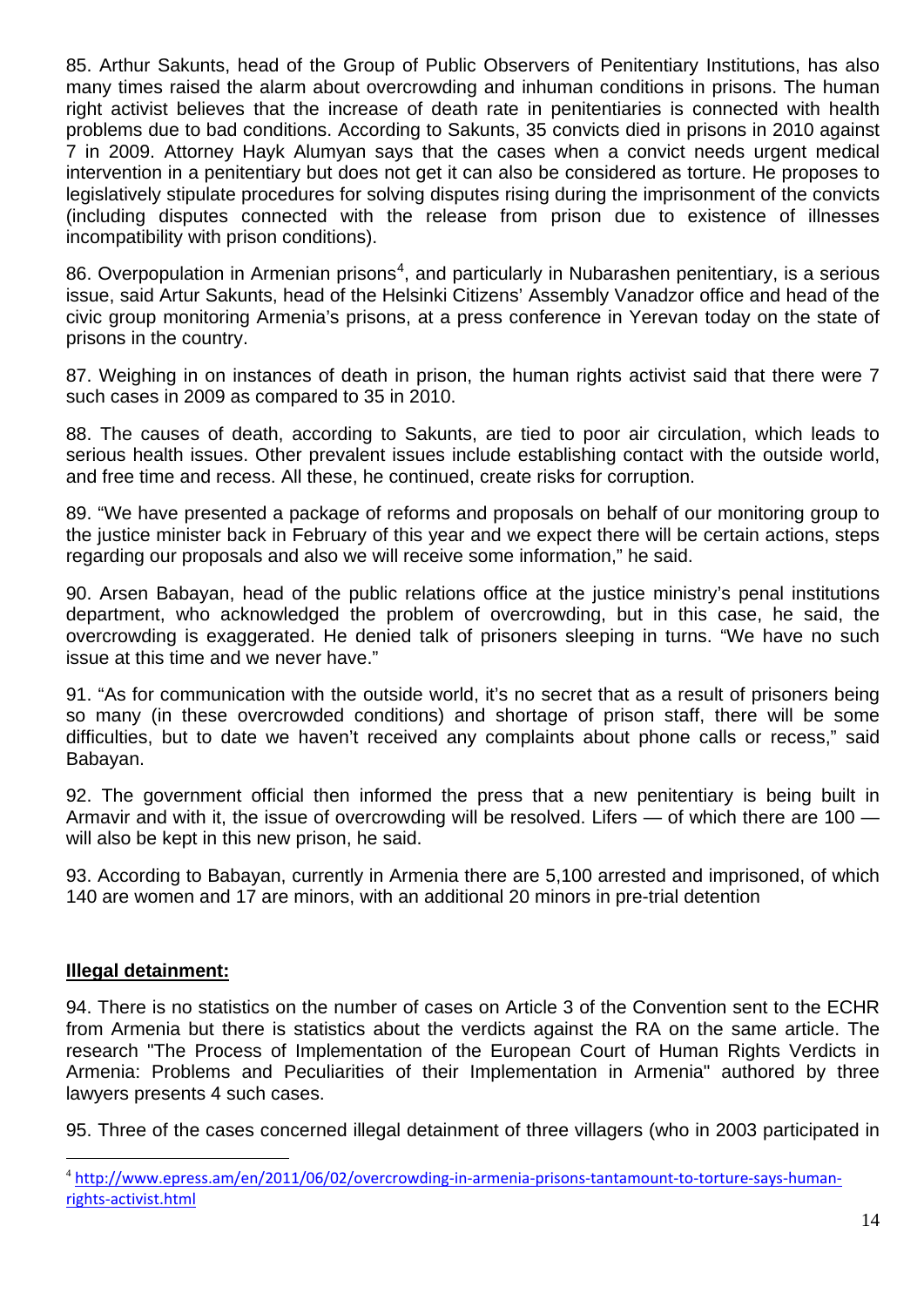the opposition demonstration) and putting them under 10 day administrative arrest. The villagers were kept at the Armavir police temporary detention cell. ECHR decided that Article 3 of the Convention was violated since the detention conditions were equivalent to inhuman treatment.

96. "The Court has decided that taking into consideration the general effect of detention conditions, difficulties experienced by the detained person, sufferings and feelings of insult and humiliation caused by it have undoubtedly surpassed the minimum allowable limits by which detention conditions can inevitably have negative effect on both mental and physical well-being of the person", the ECHR verdict reads.

97. The RA Government responded to the European Court inquiry that by the President's order of December 2004, large-scale renovation projects works were implemented in all penitentiaries; also in July 2005 the RA Law on Keeping Arrested and Detained Persons was amended due to which the area for keeping arrested persons in police departments was increased up to 4 square meters.

#### **The system of early conditional release**

98. The number of persons released on parole has decreased in the last 5 years. In 2006 22 percent of prisoners eligible for release on parole were released, while in 2010 only 7 percent were released.

99. These data were published in the study conducted by Civil Society Institute "The system of early conditional release in Armenia", according to which the reason of decline in the number of prisoners released on parole is that the administrative commissions are guided by the "criteria" of the independent commissions and do not present the categories of prisoners which are rejected by the independent commissions.

100. The Chart in the Study makes it clear that about 30% of prisoners appearing before the independent commissions for early conditional release are released according to the court's decision.

101. CSI lawyer Arman Zrvandyan mentioned that the mere fact that the prisoner did not provide reparations to the victim is not a sufficient ground for rejecting the early conditional release of the prisoner. "In a number of European countries the social rehabilitation of the prisoner is dominant, i.e. if the penitentiary facility achieved its correctional goals the prisoner should live in the society" Zrvandyan said.

102. As a result of the study CSI recommends to make reforms in three phases. First it is necessary to review the competences, staff and the proceedings of the decision-making bodies in the system of early conditional release, as well as to develop and introduce new tools.

103. "It is necessary to withdraw the penitentiary from the bodies which make decisions on early conditional release. In case of written consent of the prisoner whose mandatory prison term stipulated by law is completed the penitentiary must present the corresponding documents to the consideration of the independent commission. The documents should include the assessment of the penitentiary on the behavior, programs implemented with the prisoner and their effects, degree of willingness to live a law-abiding life".

104. The second phase includes the establishment of probation service in the Republic of Armenia. In this phase the penitentiary carries out the assessment of behavior, the impact of the conducted activities and estimation of the results thereof with regard to the prisoner in the penitentiary.

105. "The results of assessment are sent to the independent commissions. After the release the evaluation of risk of reoffending by the prisoner is carried out by the probation service, which sends its substantiated opinion together with the suggested conditions of release to the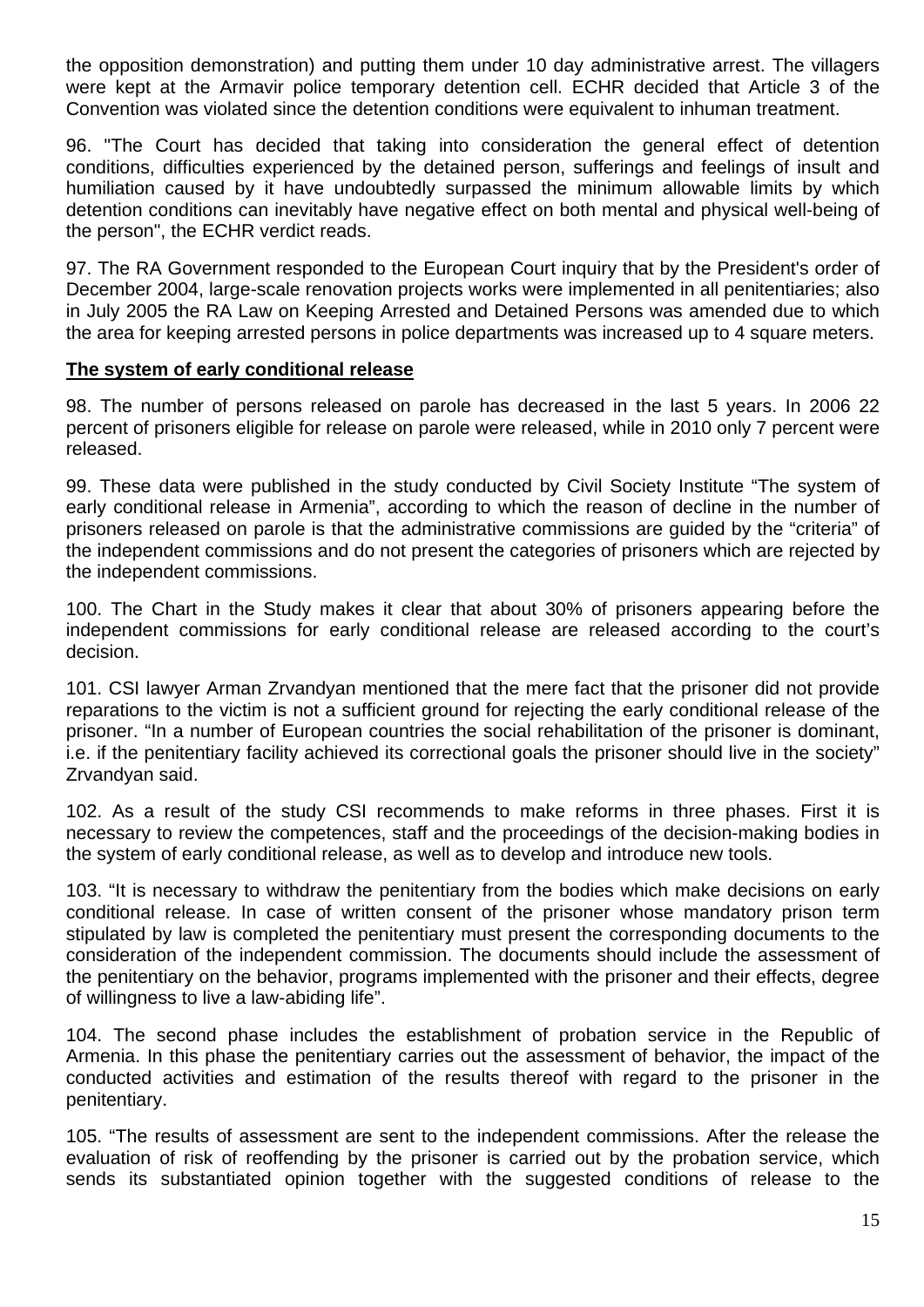independent commission. The commission evaluating the received materials makes a conclusion on releasing the prisoner early or rejects the release" is mentioned it the recommendations.

106. In the last phase effective operation of the penitentiary and probation service should be ensured. As a result the need for the independent commissions may cease to exist.<sup>[5](#page-13-0)</sup>

107. Local and international human rights organizations reported ill-treatment of detained persons in police custody. In August the Council of Europe's Committee for the Prevention of Torture (CPT) made public the report on its 2010 visit, which documented a "significant number of credible and consistent allegations of physical ill-treatment of detained persons," as well as torture of detainees, allegedly in order to secure confessions and other information. In August police beat and detained seven ANC activists after they intervened in what they believed was an illegal police stop and search of another man in a Yerevan park. Medics diagnosed the activists with concussions. Police charged all seven with hooliganism and assaulting an official. A court remanded one activist, Tigran Arakelian, to four months of pre-trial detention. At this writing there had been no investigation into the police's actions. In June two plainclothes Yerevan police officers shot and killed robbery suspect Arman Yengibaryan. Police justified the use of force by saying Yengibaryan fired a gas pistol at police while fleeing. Local human rights groups contend police actions were excessive. Yengibaryan's gun had no live ammunition and gunshot wounds to his head and abdomen suggest police did not try to minimize recourse to lethal force. An initial criminal investigation concluded the police actions were lawful, but Yengibaryan's family is challenging that outcome on the basis that the investigation was not effective, as required by international law, and in particular because they, as the family of the deceased, had no access to the investigation.

108. Despite a May amnesty releasing 590 prisoners, prison overcrowding persists, leading to violations in detention conditions and standards of treatment, such as unhygienic conditions, inadequate medical care, and lack of exercise. Overcrowding is mainly due to courts improper overuse of pre-trial detentions

# **Deaths in Custody**

109. Unexplained deaths in custody also mar Armenia's human rights record. In October 2010 Slavik Voskanyan died in pre-trial detention in Vanadzor two weeks after his detention on murder charges involving a police officer's mother. According to his family, Voskanyan died from gangrene, which developed after a wound sustained in custody became infected and was not properly treated. A criminal investigation was closed after it concluded that the prison doctor's negligence was not responsible for Voskanyan's death. The investigation never examined how Voskanyan sustained the wounds that lead to his death. In November 2010 a court convicted Ashot Harutyunyan, former head of the Charentsavan Police Investigative Department, to eight years for abuse of authority and incitement to suicide with respect to Vahan Khalafyan, who died from knife wounds in police custody in April 2010. Local human rights groups and Khalafyan's family believe he was stabbed to death. In May 2011 a court overturned prosecutors' March 2011 decision to terminate the investigation into the 2007 death of Levon Gulyan. Officials claim Gulyan jumped from the second story of a police station while trying to escape. Gulyan's relatives insist he was tortured.

<sup>&</sup>lt;sup>5</sup> The attorney Narine Rshtuni referred to the case of her defendant Manuk Semerjyan who has been in prison for 20 years and the term of consideration of his early release stipulated by law has expired. The judge of the Criminal Court of Appeal Mher Arghamanyan did not take the arguments of Semerjyan's attorney Narine Rshtuni into consideration that Semerjyan has a right to make use of the opportunity to be released Оn parole and there is no psychological conclusion that in the last 5 years Semerjyan behaved in such a way that today heis dangerous for the society. "Besides they bring a reason that Semerjyan hasn't compensated the damage caused to the victim. We have looked for the victim and Haven't found him, besides during these 20 years he hasn't been given a chance to earn money himself and compensate the caused damage"